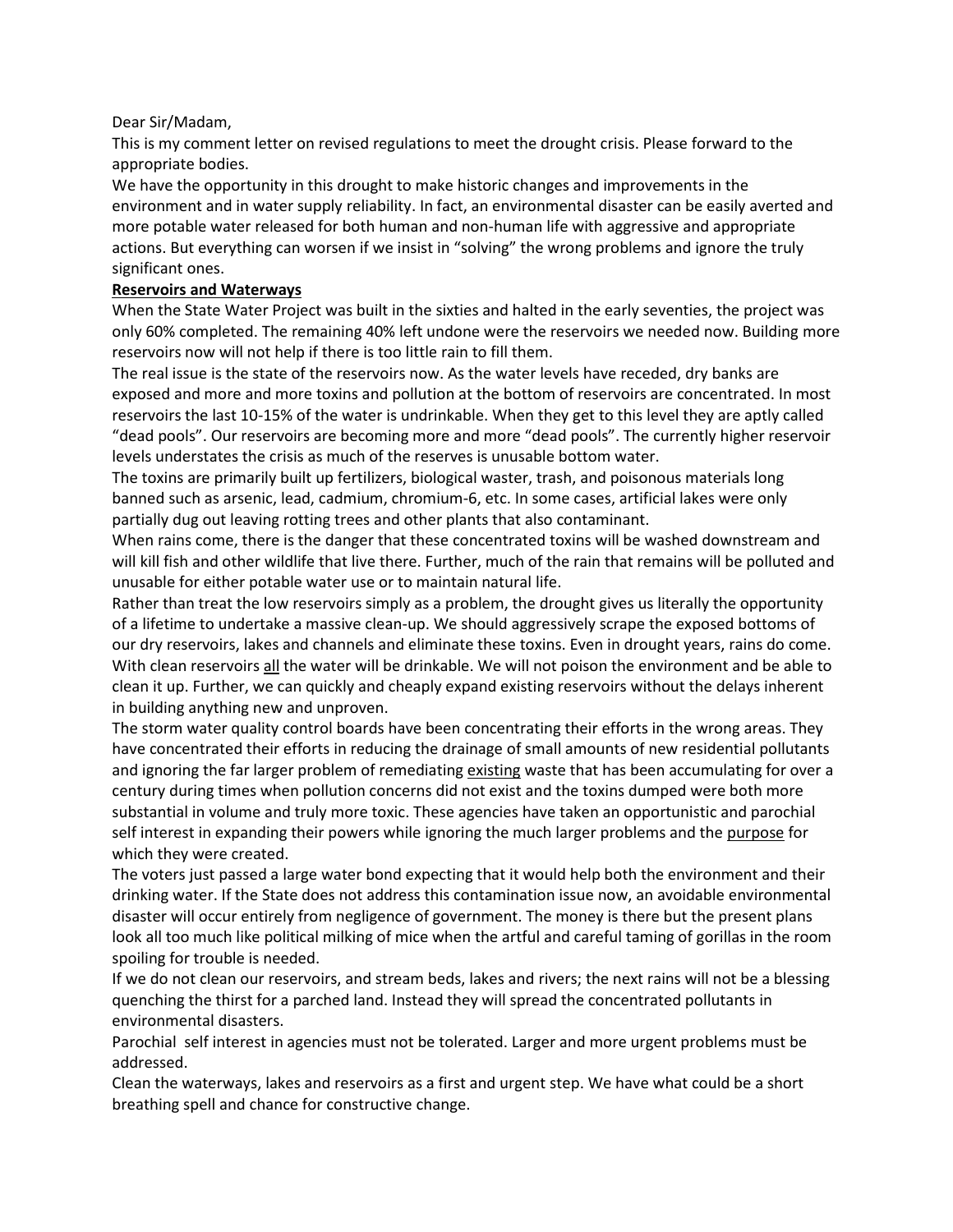## **Toxin Management**

With the need of cleaning our waterways, comes the larger issue of waste management. Recycling of waste water in any form concentrates toxicity as the water is removed. We do not have adequate means for treating waste other than shipping it to other states for solid waste disposal or diluting it with water we do not have. We can scrape and ship the toxic waste to an out-of-state site, but to be sustainable, we need more innovative long term solutions. Further, recycling in high-density developments been a success. All means suggested have proven impractical or flawed.. Here is where research is needed.

Another problem with recycling or reclaiming water is that these facilities are expensive and take too long to build. Once built they require 24-hour operation to be practical. That eliminates the use of any significant "renewable" energy sources. In the Vallecitos Water District where I live, the cost of power to the District has gone from 4₵ a kw-hr to 15₵. These costs will go up considerably from carbon taxes. As these processes are heavy users of fossil fuels, they will increase Green House Gasses (GHG) considerably which runs counter to the stated environmental goals of the bond measure.

## **Colorado River Supply**

One "invisible" gorilla in the room is the supply of water from the Colorado river. In good, normal years, the total allocations of water amount to 130% of non-drought year flow. San Diego County presently gets 64% of its water from this river. As the drought has progressed, the water is both growing more scarce and like the reservoirs getting more and more salty to the point that local areas already having undrinkable supplies. The Agua Caliente Indian Tribe reasonably refuses to have their groundwater recharged using it.

A related problem not addressed is that there are other customers upstream of us in equally or worse shape. There are also entities that have "senior" or "priority" rights that must be served first often in full with all junior water users reduced to dividing up the reduced supply.

As the drought continues these disparities will grow more pronounced and truly epic problems will occur in these upstream regions and will greatly reduce available water in my County of San Diego. The worst hit first will be Nevada which gets over 90% of its water from the once mighty Colorado. The Nevada main gravity feed aqueduct intake (the "big straw") is at the 1,000 foot elevation. The Lake Mead reservoir is down to the 1,050 foot level and dropping. A new aqueduct at the 950 foot level will help, but if the drought continues according to most long range projections for the next 100-200 years, the situation will be dire and that water source will likely disappear entirely for our state for many years as even drier headwater states are forced to commandeer this water in order to survive. Downstream users such as us could be left with nothing.

Thus new water resources are needed.

Desalinization and Energy Efficiency

Desalinization will help considerably *if done better*. The County of San Diego has taken a long look at the water problems and taken on a \$1,000,000,000 desalinization project in Carlsbad. This source will produce virtually no detectable pollution from brine concentrates and inconsequential solid water. That said, a more efficient and cheaper to desalinize water is available. Desalinization and reclaimed water are power hungry operations. Electrical power is the fastest growing component of the cost of water. These operations must be operated 24 hours a day to be practical. SDG&E charges water districts peak hour rates for 20 hours a day. These rates have risen from 5¢ a kilowatt hour to 14¢ and more increases are coming. The drying up of the reservoirs means that many clean hydroelectric plants will be shut down requiring more natural gas production – increasingly imported from dirtier out-of state producers (and increasing our carbon taxes). The new Carlsbad plant costing \$1,000,000,000 will use particularly energy-hungry Reverse Osmosis (RO). A much cheaper and environmentally friendlier approach is to recycle the waste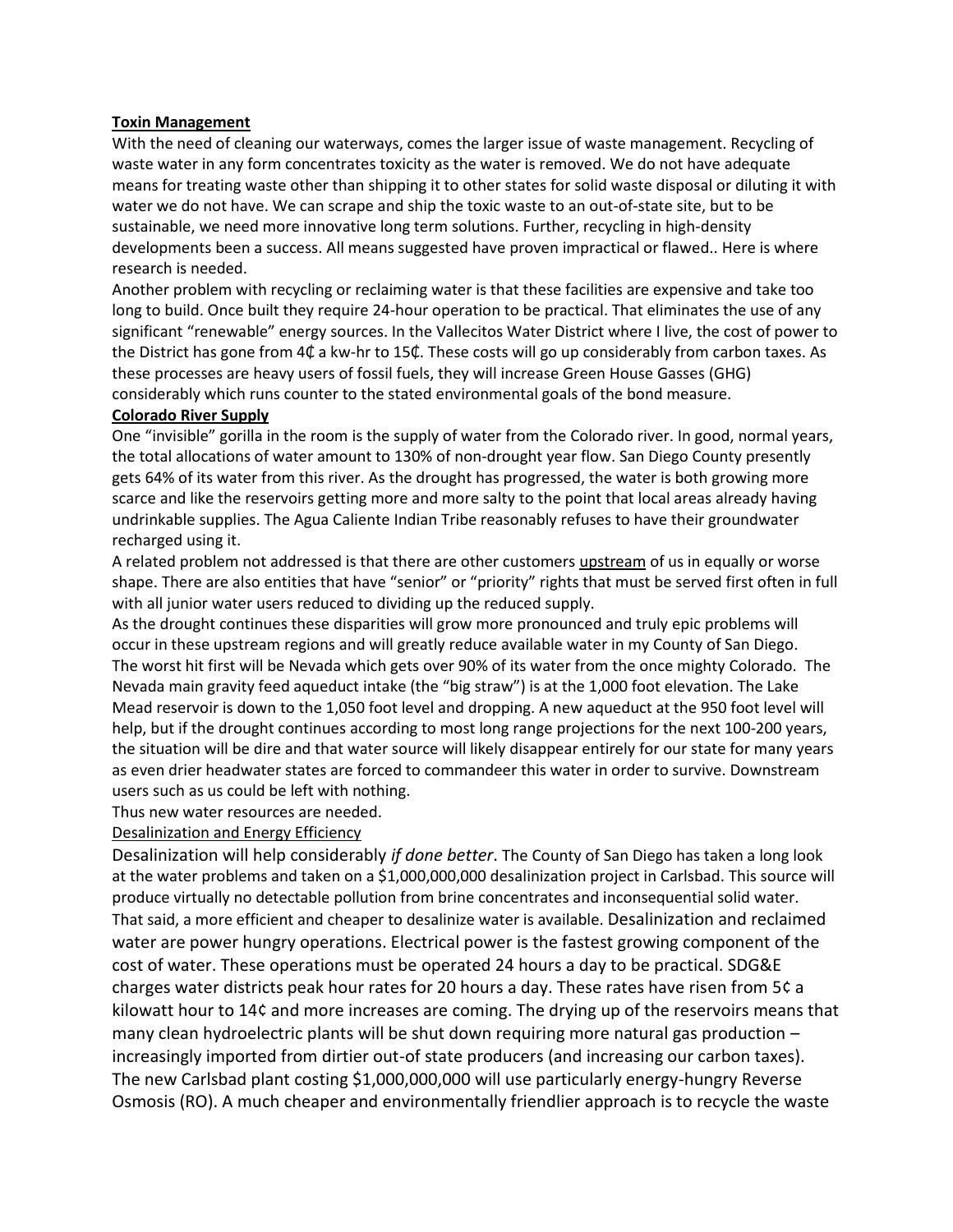heat from coastal power plants (now just dumped into the ocean or the air) combined with flash distillation – the method used on virtually all naval ships and widely used in the Middle East for their drinking water.

The San Onofre plant produced decades of clean energy. Rather than being shutdown, it can be easily and quickly be converted to desalinization using flash distillation while reducing GHG emissions (and our carbon taxes) while supplying needed water sooner. The problems of generating high-pressure, high temperature steam and for efficient electricity production are bypassed as the lowest quality steam is more important for desalinization.

We have the inconsistent demands for a cleaner environment, more efficient operations, more water and reduced GHG. The RO plants and the refusal to repurpose the San Onofre Plant are counterproductive. Refusal to take the optimum path serves only to degrade the environment, increase costs and reduce quality of life. The only winners are the investor utilities and the State from profitable carbon taxes. Water, health of our society and the environment should be primary concerns.

# Non-Competitive Bidding

The Governor's desire to speed up construction is destructive. For this year, he proposes using only 7% of the bond money available. Non-competitive bidding invites overcharging and corruption. It is a big step backwards in good government ignoring the cost benefits of the free market. If he was so concerned about speed, then he should be aggressively starting the project processes now and not waiting forcing non-competitive bidding. Given the urgent need to clean our reservoirs and waterways, his delay in using bond money quickly and effectively is not helpful.

## **Natural Balance**

One of the constant themes of environmentalism is the need to maintain balances in urban development and natural cycles. We are in the midst of a natural shift in rain patterns for our State. The National Oceanic and Atmospheric Administration has determined that the current climate change is natural and GHG theorists predict that mega-droughts are on the way in the coming decades. Consequently, if we divert more water into areas that would naturally dry up, we are interfering with nature and can do more harm than good in meddling producing "unintended consequences". In nature, species continually evolve, thrive or die back under changing conditions. Darwin did not say survival of the fittest. He said that the most successful species are those that are most able to adapt to change. An example of good intentions and poor execution have led to disaster are with the handling of sea otters. Formerly they were kept in check by human harvesting. When illegal hunting depopulated the species to dangerous levels, all hunting was banned. The otter population exploded and it consumed virtually all clam populations harming that species, eliminating a natural food supply, and decimating that industry. The otter overpopulation has continued unchecked and the otters are now forced to eat lower quality shellfish. These are naturally contaminated with poisonous algae. Their livers are becoming mush and they are dying in increasing numbers and the health of the entire population is deteriorating.

Note that in Florida, alligators were similarly being hunted to extinction. They were then protected and their numbers exploded to unnaturally high numbers threatening both human communities and other species. With strictly controlled hunting of the surplus population, the species is achieving a better balance for all parties: the alligators, the human population and other species.

If we assume to protect a species, we must take on the task of controlling its numbers to reasonable amounts. We must also acknowledge the fact that some species naturally go extinct and new ones form. The blind and dogmatic maintenance of all species disrupts the balance of nature. Diverting water to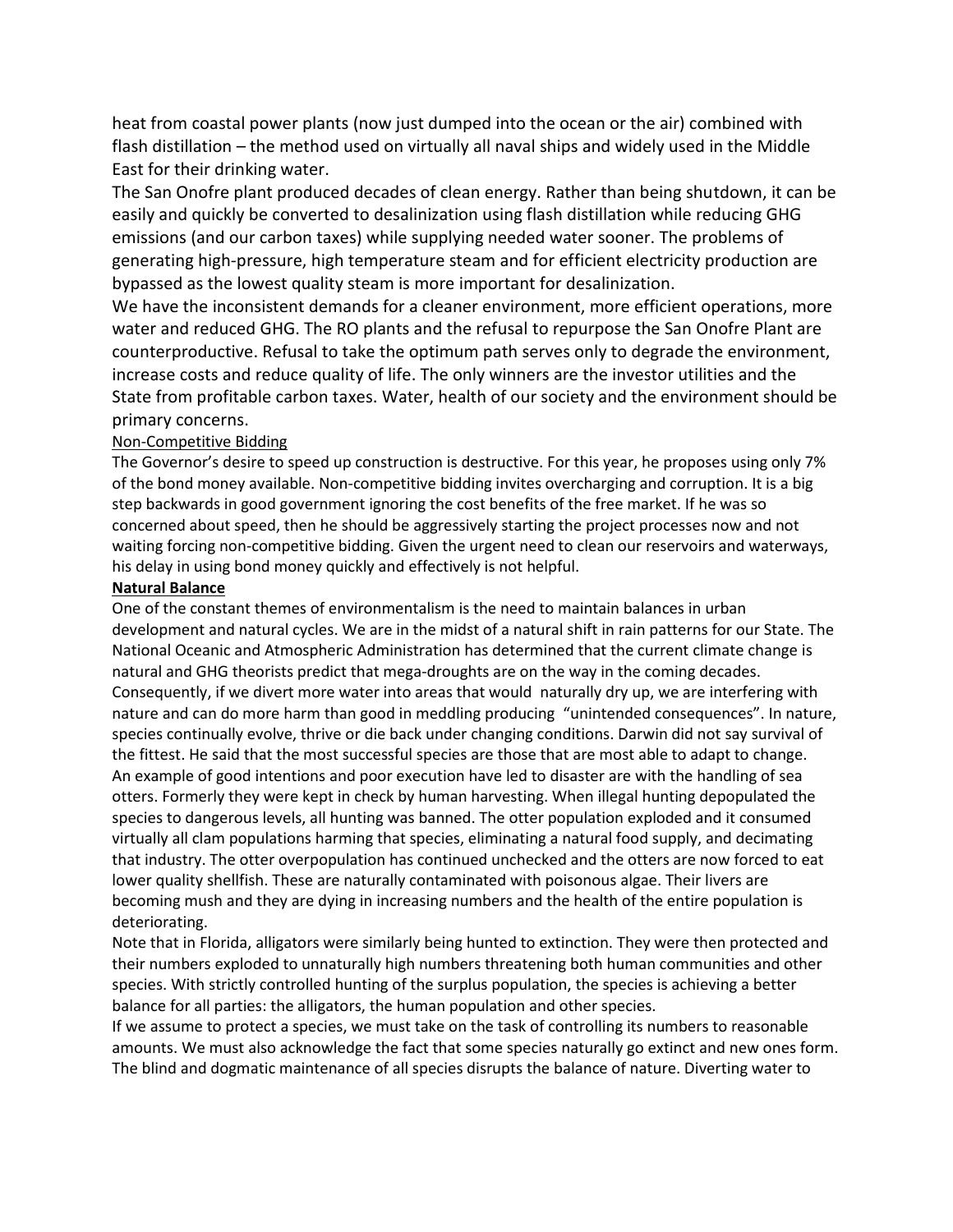maintain an unnatural state of pseudo-balance helps neither the environment, many species, nor the economy.

## Questionable Environmental Actions

In a drought, saltwater intrusion into the Delta would also occur naturally. Building a barrier in the Delta could be similarly destructive on a natural balance basis, but also as it could become a trap for pollutants washed downstream. If it is to succeed in its dubious attempt to halt the tides, cleanup of the upstream streambeds the causeways must be the logical and necessary first step.

A highly controversial solution to protecting the Delta Smelt was the releasing of water nominally to save this minor species that would have provided all the urban water needs for the entire State. Yet the species is now considered largely extinct despite this hugely expensive and ill-advised means of supposedly saving them. Instead the major cause of extinction now appears to be the wide spread predation of largemouth bass planted in the Delta for sports fishing. Notably, further seeding of high end predator fish is being proposed for storm water cleanup in other areas. Such actions should wait until we have studied the situation with the Delta Smelt first. Inadequately studied and executed plans must be corrected before more mistakes are made.

California is leading the way not in good environmentalism, but incompetent regulatory agencies which are more concerned with public relations and growing budgets than performing its central task. Mistakes must be acknowledged on all sides as unavoidable and as well as the nest for corrections promptly and competently facilitated. The inability of agencies to acknowledge and correct mistakes indicates those agencies must be redirected and restructured to do its job for the public benefit and not be overly concerned with political correctness or its public image.

Proficiency and success must be the hallmark of environmental government. It once was with smog, but it is not so now.

# Food and Sustainability

The biggest human use of water is to produce food – about 80% of all legally obtained water in California. A pound of bread (the lowest water user of staple crops) takes 1,607 pounds of water. Rice – the world's major staple - takes 2,490. Growing a pound of almonds takes over 16,000 pounds of water.

You cannot have sustainable communities without food. Food requires water – massive amounts of inexpensive water and energy.

To provide just the basic calories by eating only bread for a family of four for a year takes over 2,920,000 pounds of water.

If agriculture is cut back, food prices will soar and communities become progressively more unsustainable. Water availability is the major limitation growing population on both a Statewide and global scale.

We are likely beyond that limit given drier conditions.

Rather than look to artificial and wildly inappropriate per capita water consumption, we should be computing the maximum carrying capacity of our State to feed and water our citizens, provide proper sanitation and an acceptable quality of life leading to a sustainable path to prosperity for our children and lower income citizens. With a society built on a century of relatively heavy rain and a deep, longer lasting drought at hand, we need better solutions than proposed.

The most responsible approach is to severely limit virtually all large new high-density developments until we have the means to sustain them without needlessly and irresponsibly endangering the environment and impoverishing our society.

# **Marijuana**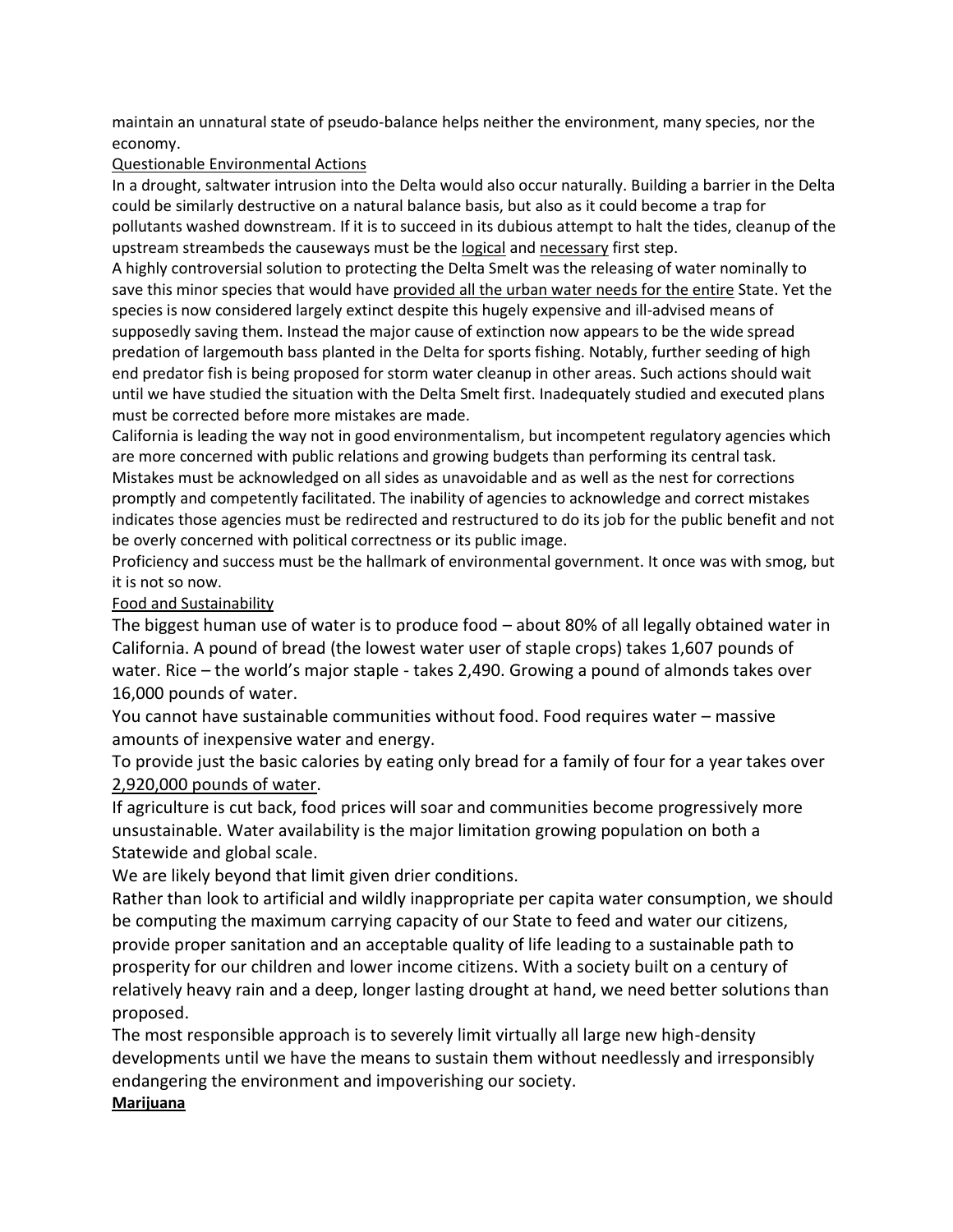Another gorilla in the room being ignored is illicit marijuana growing. Dairy products including milk is the second largest agricultural crop in California. Their total value was \$ 6,899,743,000 in 2012. The State estimated that in 2010 its most valuable crop was illegal marijuana at around \$14,000,000,000. Marijuana is a heavy user of water – 6 gallons of water per day per plant in humid areas and probably 8 in drier San Diego. Over 1,600 plants can be grown on an acre which will consume 9,600 gallons of water per day – a very heavy use. Not only are the plants massive water users, growers aggressively fertilize them and cover them with insecticides heedless of their destructive runoff to streams. Stealing water to grow these illicit crops has become an industry in itself. Organized crime is reportedly moving in as these illegal California operations as they compete with Mexican growers.

The State has plotted the location of over a thousand sites in just two counties. Three of four watersheds in one county will be completely

dry killing all of its fish or even algae. Less than a few percent are raided each year despite open lawlessness by the failure of the State to enforce its laws against the most vile of gangsters.

The first order of water conservation should be the eradication of illicit growers who are probably the most egregious and largest waster of water and poisoning of the environment. No State can claim to be leaders in sustainable living and clean environment if the majority of its water is being used for recreational drugs. For sustainable living all water must be for growing food – not lining the pockets of criminals.

What is more important for feeding our children and the poor: milk or marijuana.

These is a spirited debate about legalizing recreational marijuana in our State for health and tax reasons. Today's marijuana is 3 to 10 times more potent with recreational high-producing drugs. Illegal drugs often are often laced with stronger drugs, insecticides and fertilizers. The environmentally safer approach is to outlaw water-suing plants except for strictly licensed personal medical use and allow only synthetic cannabis to be used under controlled conditions and appropriately taxed for recreational use. Otherwise, sustainable living and water conservation become a political farces.

#### Smart Meters and Search Warrants

While the State has turned a blind eye to criminal behavior where it does not need any additional authority to act, the Governor has chosen to treat honest homeowners with a lawn or a leaky toilet as criminals that must be actively pursued and punished with heavy fines. The principle tool of the State to attack minor residential losses is through "Smart Meters".

There are two types of new meters to replace old, inaccurate and worn analog meters: simple digital meters and "Smart Meters". Digital meters record only the monthly totals. A meter reader drives a car otr truck around the neighborhood and the meter reports a single reading. Here is only one data point per month. Yet the meters have excellent displays allowing homeowners and tenants to readily detect leaks. With battery usage, maintenance is minimal. As the cost of water is going up dramatically, this is the only inducement that needs to be employed. "Smart Meters" record and send out data for every small use of water down to less than a quart. They require extensive wireless communication systems, larger servers, extensive data storage, sophisticated software and frequent battery changes. With them the most intimate and private details of citizen lives can be data mined.

The invasion of privacy is an important financial goldmine for big business and the government. At least three companies are lined up to buy this private information. Maximum profitability depends on being able to breach any attempt to maintain anonymity to facilitate focused and intrusive advertising. Of course, the State is in line to sell the information for its own profit offering minor, temporary inducements for permanent loss of privacy. Even in the case that it reluctantly attempts to keep information confidential, the information can be readily hacked. In the event of cyber attacks. Worse access to vital information and control of the citizens' private homes can be seized by foreign enemies. The only safe alternative is not to take the information in the first place and ensure that water cannot be shut down electronically.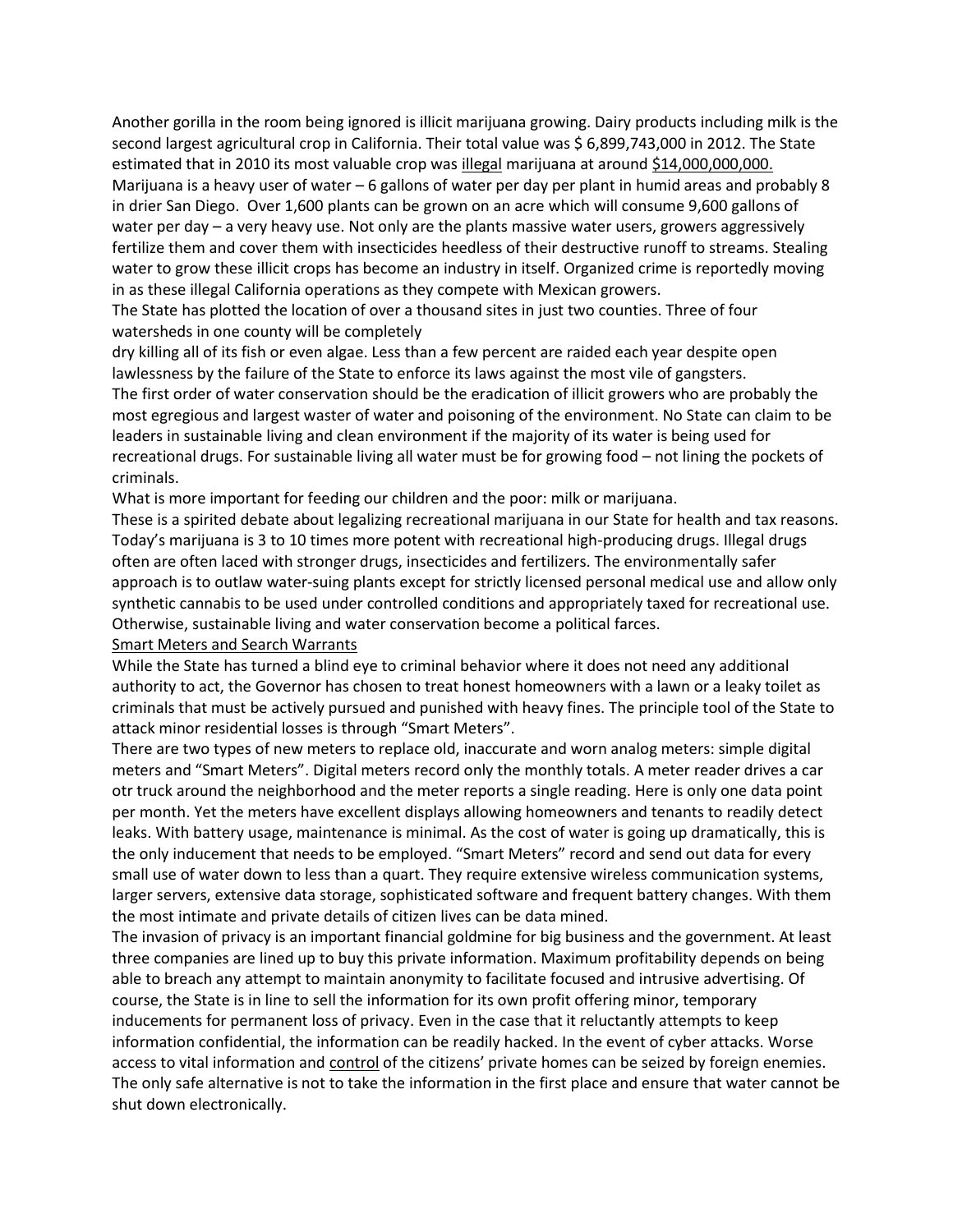Where Government more competent, fair, just and honest and there were no cyber terrorists, these meters would still be a bad idea.

To make matters worse, the Governor clearly intends to extend the power of the State into all private matters as it seeks to empower the issuance of warrants which could be employed against the most minor and insignificant infractions. Further, this authority cn be quickly expanded by dramatically increasing the list of "water wasters" and "inefficient uses" ignoring its ongoing bad record in water management and environmental damage.

in the hands of a government that is more concerned with regulating the life of its honest citizens than enforcing laws against the worst offenders is starkly evident from the imbalance in action and importance. If the Governor wishes to establish a case for invading private homes, it must first fix existing problems in Government mismanagement.

## Quantification Time Bomb

California has a mixture of overlapping and even conflicting water rights. There is a major problem in water management and ownership that has been overlooked: Tribal water rights. Indian Tribes are campaigning for more water rights and a right to be "first in line".

The controlling judicial cases concerning Indian Tribe water are *Winters v. United States*, 207 U.S. 564 (1908) and *Arizona v. California,* 373 U.S. 546, 83 S. Ct. 1468, 10 L. Ed. 2d 542 (1963). In *Arizona v. California*, the Indian Tribes were given a wide latitude in determining what water rights they could have and that these rights were superior to other claims. Most reservations are thinly populated on arid soil. Generally under these rulings , the tribes must not only have sufficient water for their food needs, they were to be allowed to have enough water to develop commercial operations on any arable land they own. There was the recognized need to quantify the extent to these claims for a balance between the needs of large non-Indian populations and the small tribes of Indians. Most states have conducted negotiations with tribes and have established these "quantums". However, California is one of the few states which have NOT quantified these claims.

Further, the California tribes have been acquiring land through fee-to-trust transactions which have increased amounts of arable land. These water rights have not been adequately defined as to what happens in a drought or if the land is "off-reservation". The Indians, naturally, are pressing for their share at the expense of all others in a drought giving them an environmentally and economically unsustainable situation for all others and potential monopolies on any agricultural endeavor or drinking water endeavor. The Federal government has recently announced that the Tribes may raise marijuana in any state that legalizes recreational or medical marijuana. The water demand is thus set for this waterhungry crop. Then the water allocation becomes severely burdensome. Again "Smart Growth" requires the balanced manufacture of food – not marijuana.

The acquisition of agricultural land in California for their Tribal investor partners can easily result in food and marijuana monopolies by large Investors. Further, the tribes presently have theoretical senior rights to water to convert their land to agriculture or any other endeavor at any point in the future and to define or redefine these water rights at any point in the future. As these rights have not been quantified for California tribes and for the obtainment of additional land, Tribes can potentially demand increases for their "senior claims".

During the droughts the effects of these "senior" undefined claims poses a serious obstacle to all new development. To the best of my knowledge, none of the water districts' Master Water Plans address these issues.

At present Indian water rights are being adjudicated in the Agua Caliente case. The results of this judgment is expected to reverberate around the state as it will set the pattern. Will the State agree to grant Indian Tribe Investors monopolies? The case is also interesting in that the Tribe in question refuses to define how it will use the water and if the demands can be increased in the future. What is known is that they demand water for their reservations meet their undefined requirements of "water quality"